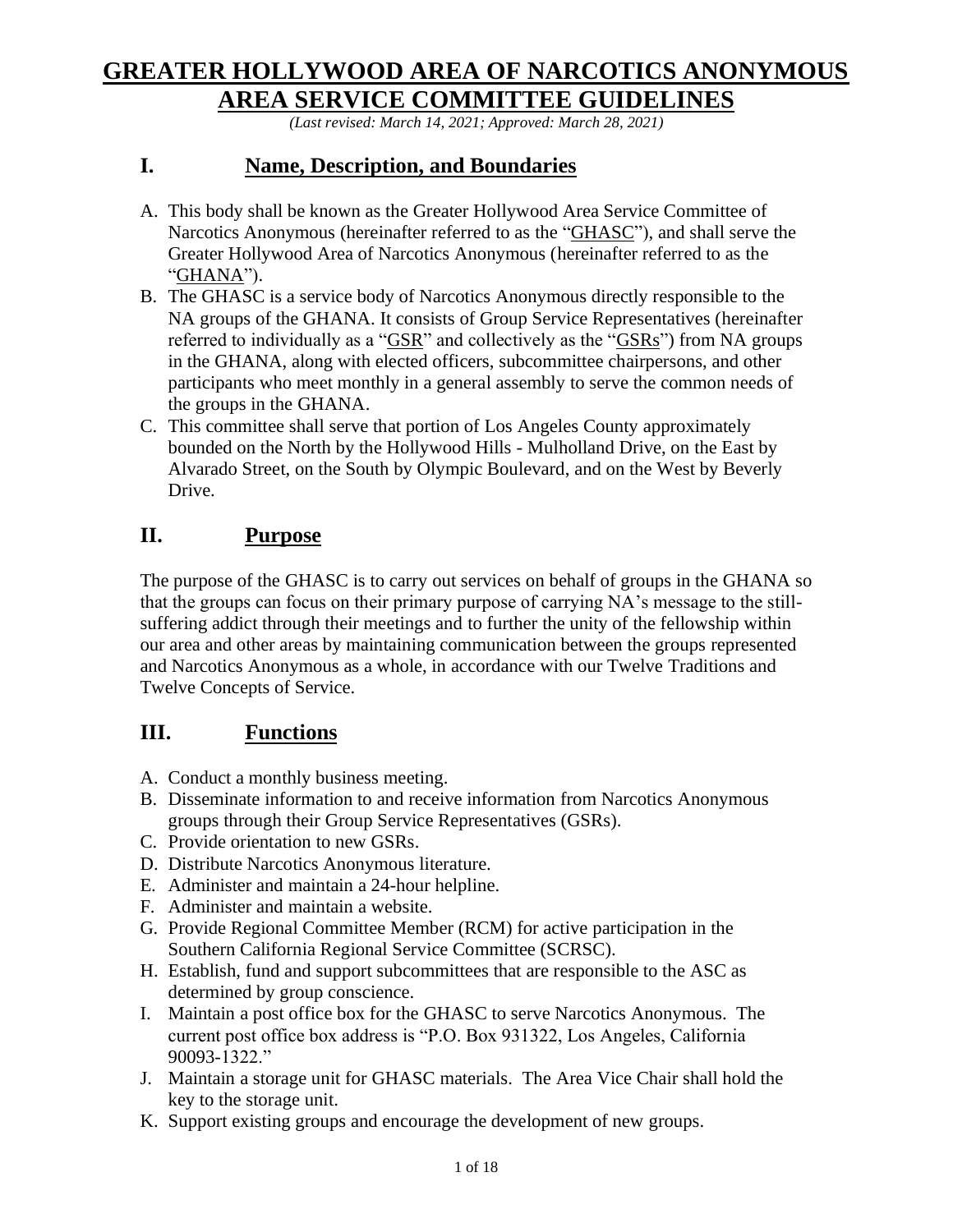*Greater Hollywood ASC Guidelines Last revised: March 14, 2021; Approved: March 28, 2021*

- L. Maintain bank accounts as deemed necessary by the GHASC.
- M. Complete an Area inventory (4th Step) annually at the March GHASC meeting.
- N. Supply Area NA meeting directories. Any Narcotics Anonymous meeting may be included in the print directory and on the website after convening at least once at the stated time and location. Requests for inclusion in the Directory must be made by a member of the group legitimately given the group's conscience at the GHASC meeting. Meetings can be excluded from the directory for the following reasons:
	- Once it has been established that a meeting has closed
	- A facility denies access to any addict seeking recovery
	- The group is not following the 12 steps and 12 traditions of Narcotics Anonymous.

# **IV. Meetings**

- A. The GHASC shall hold one regular business meeting on the fourth Sunday of each month. Meetings should not exceed two hours-with the exception of March and April, which should not exceed three hours (per inventories and elections). The GHASC shall designate meeting time and place. A special meeting may be called by:
	- 1. A Majority of the GSRs, or;
	- 2. The Chair or Vice Chair, on being advised of a matter of special urgency.
- B. Committee, Subcommittee, and Ad-hoc Subcommittee written reports shall be copied and made available to all GSRs as well as submitted to the GHASC Secretary at the GHASC meeting. Such reports shall be included in the minutes.
- C. Suggested GHASC meeting format:
	- 1) Opening Prayer.
	- 2) Reading of our 12 Traditions and 12 Concepts of Service.
	- 3) RCM Report.
	- 4) NAYC Representative Report.
	- 5) Subcommittee Reports.
	- 6) Roll Call/GSR Reports: Immediate issues regarding meetings.
	- 7) Old Business.
	- 8) New Business.
	- 9) Approval of the last GHASC meeting minutes.
	- 10) Treasurer's Report.
	- 11) Announcements/Next Business Meeting Date and Location.
	- 12) Closing Prayer.
- D. All GHASC meetings shall be open to any member of Narcotics Anonymous as nonparticipant observers, but shall be closed to the general public. The only participants shall be those listed below, unless the Chair requests special input or clarification.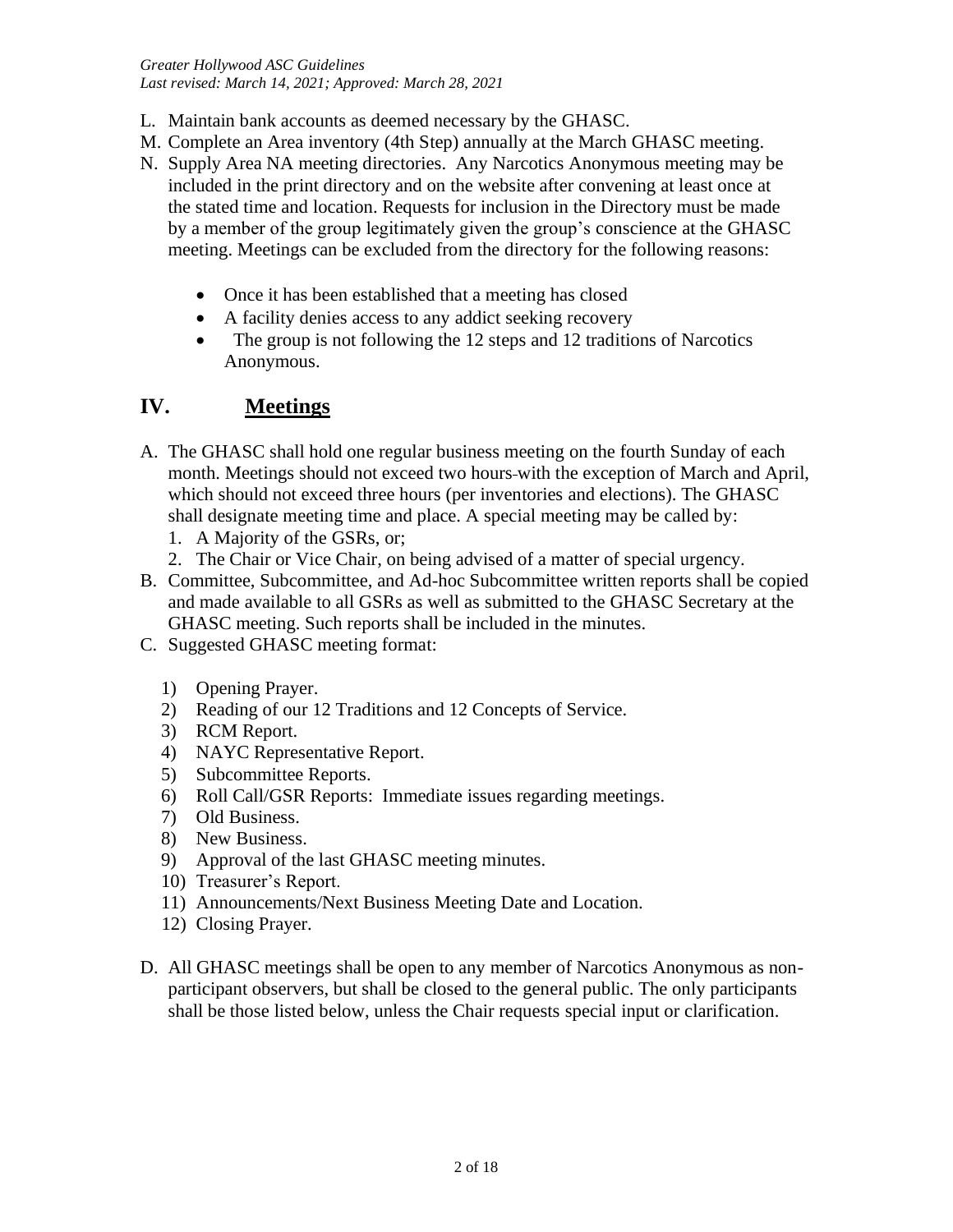# **V. Participants**

- A. Definition:
	- 1) GSR and GSR-Alternates who have been elected to represent their group's conscience
	- 2) Duly elected officers:
		- a. Administrative Body: Chair, Vice Chair, Secretary, Treasurer and Vice-Treasurer
		- b. Subcommittee Chairs
		- c. RCM and RCM-Alternate
		- d. Regional NA Youth Committee (NAYC) Representative
		- e. Regional LGBTQ Subcommittee Representative
		- f. Regional Sponsorship Behind the Walls (SBTW) Representative
- B. Participation:
	- 1) These participants are expected to attend all GHASC meetings. NA Members from groups within the GHANA are encouraged to attend GHASC meetings and to use their GSRs to express their groups' conscience. Non-participant members may speak if the Chair grants them the floor.
	- 2) Absence from two consecutive GHASC meetings by any GSR, GSR-Alternate, or substitute, implies inactivity of that group as a voting member of the GHASC. That group will not be considered active again until such a representative attends two GHASC meetings consecutively (vote will be reinstated upon Roll Call at the second attendance).
	- 3) Absence from two consecutive GHASC meetings by any participants elected by the GHASC will be cause enough for removal by a 2/3 vote.

# **VI. Business Procedure**

A. Definitions

GHASC meetings will be conducted according to the Sample Rules of Order contained in *A Guide to Local Service in Narcotics Anonymous*, adapted from *Robert's Rules of Order*, except in instances where the GHASC guidelines contained herein (hereinafter referred to as the "GHASC Guidelines") conflict with those rules.

- B. Vote Allocation
	- 1) Each group is entitled to one vote through their GSR or GSR-Alternate. In the event of such a representative's absence, a person who represents a group's conscience may vote for the group, provided they are not voting on behalf of any other groups. Hereinafter, the term "GSR" will be implied to mean GSR, GSR-Alternate, or any other NA member legitimately given a group's conscience in place of a GSR.
	- 2) *Participants* as outlined previously in Section V shall have one vote on matters directly related to GHASC meetings, times, date and locations. Only GSRs may vote during other business.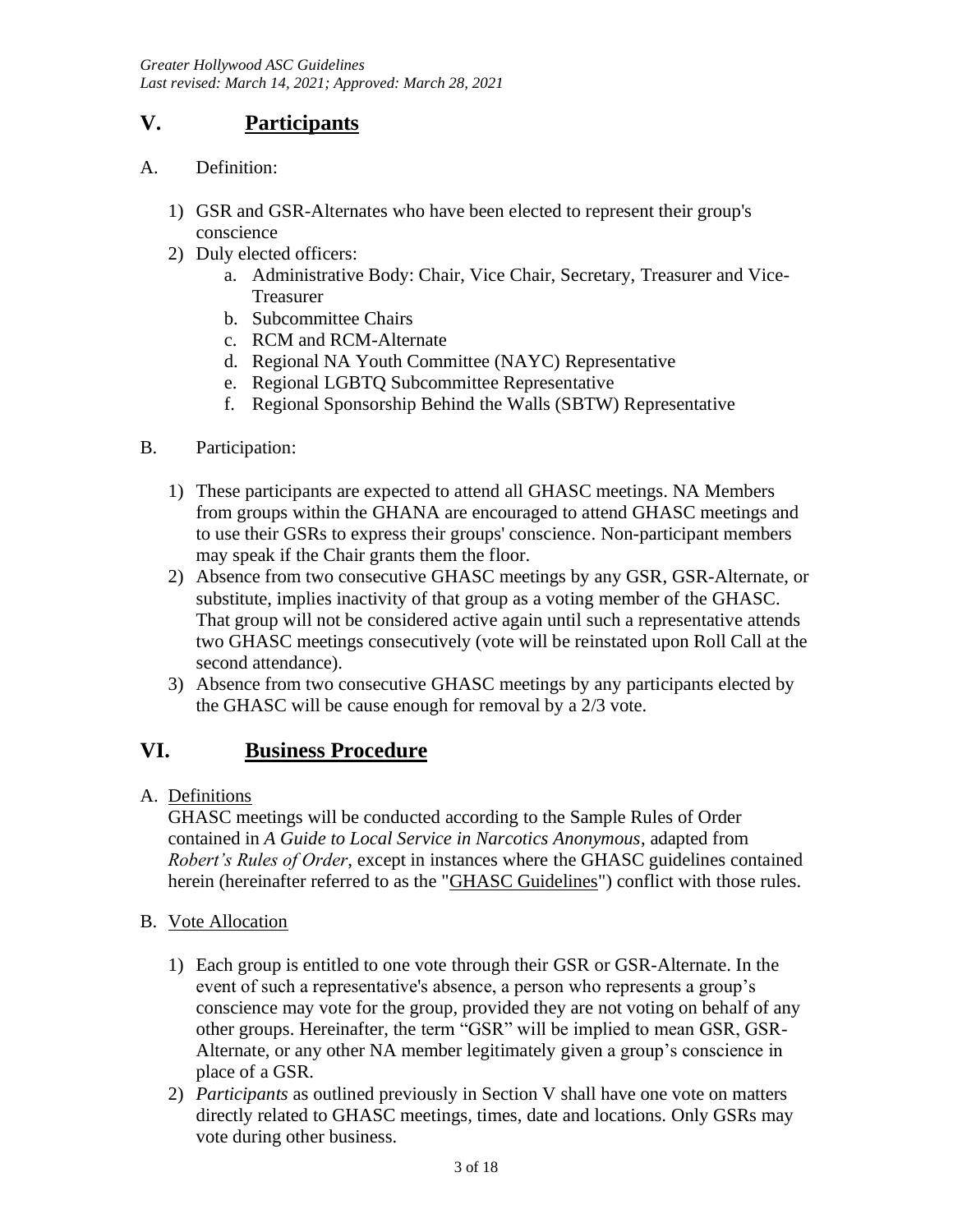3) The Chair shall have one vote only in the event of a tie.

## C. Quorum

- 1) Quorum is defined as the minimum number of voting members that must be present in order for business to be legitimately transacted. In the GHASC, quorum is defined as 2/3 of eligible voting groups' GSRs being present.
- 2) When a minimum of 2/3 of the voting GSRs of the GHASC are present, business may be conducted.
- 3) Once quorum is determined at roll call, business shall be conducted regardless of attendance fluctuations.

#### D. Abstentions

Abstentions shall be excluded from calculations.

### E. Motions Requiring a 2/3 Vote

- 1) Waiving or changing the GHASC Guidelines. It is strongly recommended to NOT waive the GHASC Guidelines.
- 2) Removal of officers and/or subcommittee Chairs
- 3) Expenditures of funds outside the Area's customary operating expenses, operating expenses, above any subcommittee's prudent reserve.
- F. New Motion Procedure (See Addendum: Sample Rules of Order for detail not covered here)
	- 1) GSRs are the only participants who may make and second motions except in the case of Subsection 2, below.
	- 2) Subcommittee Chairs may make motions only on matters that directly affect their subcommittees and may not vote. Similarly, the RCM may make motions only on matters directly related to the SCRSC and may not vote, the Regional NAYC Representative may make motions only on matters directly related to the Regional NAYC, and may not vote, the Regional SBTW Representative may make motions only on matters directly related to the Regional SBTW Committee and may not vote, and the Regional LGBTQ Representative may make motions only on matters directly related to the Regional LGBTQ Committee and may not vote.
	- 3) Using a form provided, the motion maker submits the written motion to the Secretary.
	- 4) The Chair will instruct the Secretary to read the motion aloud.
	- 5) The Chair will ask if anyone is willing to second the motion. If seconded, the motion will be addressed by the ASC. If not, the motion dies.
	- 6) The Chair will ask for a show of hands both pro and con to the motion; if no one indicates an objection, the Chair will declare the motion to have passed by unanimous consent. Otherwise, business continues as below:
	- 7) The Chair will acknowledge those members wishing to speak; there will be two pros and two cons heard on the motion.
	- 8) Discussion may be extended beyond two pros and two cons only by a majority vote.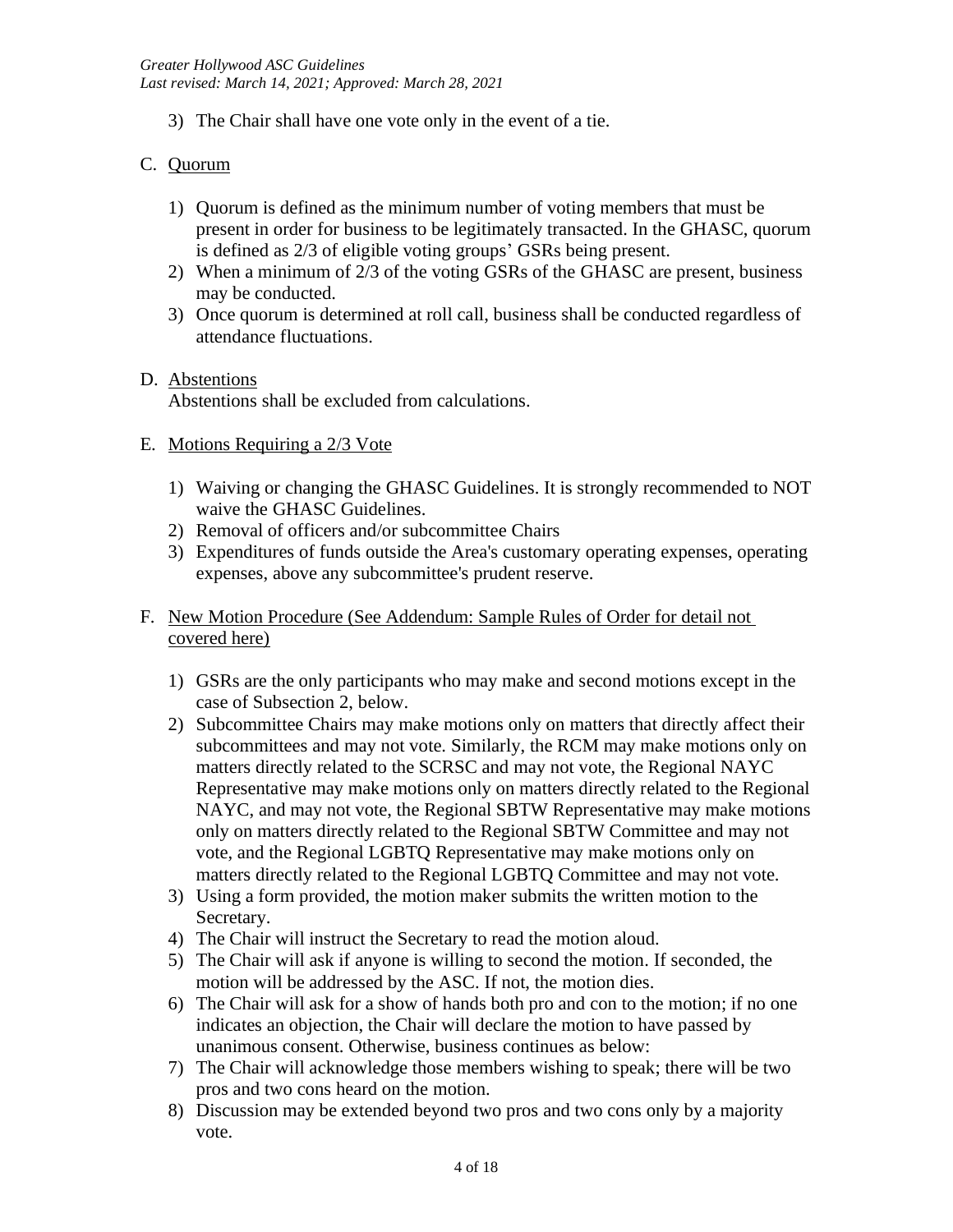- 9) Any member speaking on a motion must stand before the body.
- 10) All questions regarding the motion are directed to the Chair.
- 11) The Chair will determine the person most knowledgeable to answer a question, and will direct that person to answer.
- 12) Once discussion is completed, a vote will be taken.
- 13) In the case of votes requiring only a simple majority, the chair may declare a motion to have passed or failed without a count if there is a visually obvious majority; however, any GHASC participant may call for a count of hands which will then be carried out. Votes requiring 2/3 majority must always be counted and recorded in the GHASC minutes if consent is not unanimous.

# **VII. Elections**

- A. Nominations and elections for all elected positions (listed in Section IX  $\&$  X) will be held in April of each year.
- B. Nominations may only be made by GSRs.
- C. All nominees must be present at the time of their nomination in order to be elected to a position in the GHASC.
- D. In the event of a prematurely vacated office, the GHASC will elect a replacement to fill that office until the next regularly scheduled election.
- E. If, at the time of election, an elected Administrative Body member or Literature Chair is currently a GSR or GSR-Alternate, that person shall resign from the GSR position.
- F. The Area Vice Chair, RCM-Alternate, and Subcommittee Vice Chairs do not automatically assume the next higher position. They must be elected by the GHASC.
- G. Members must be clean to be participants of the GHASC.
- H. Election of Subcommittee Chairs and/or GHASC officers is by simple plurality (i.e. whoever gets the most votes wins).
- I. All elected participants are expected to serve until the following May's ASC meeting to ensure that the trusted servant who takes their position next is properly oriented.

# **VIII. Subcommittees – Purpose and Function**

- A. Definitions
	- 1) Subcommittees are directly responsible to the GHASC. Newly proposed subcommittees shall function as ad-hoc (temporary) committees until they are established with guidelines and officers, both approved by the GHASC. It is necessary to clearly define responsibilities of these created subcommittees so that they may fulfill the purpose for which they were created.
	- 2) Subcommittee guidelines should include, but are not limited to, the following:
		- a) Name.
		- b) Purpose and Need.
		- c) Functions: Each subcommittee should maintain contacts and procedures for the activities it performs.
		- d) Voting procedures
		- e) Meetings (including time and place).
		- f) Clean time requirements for officers and members.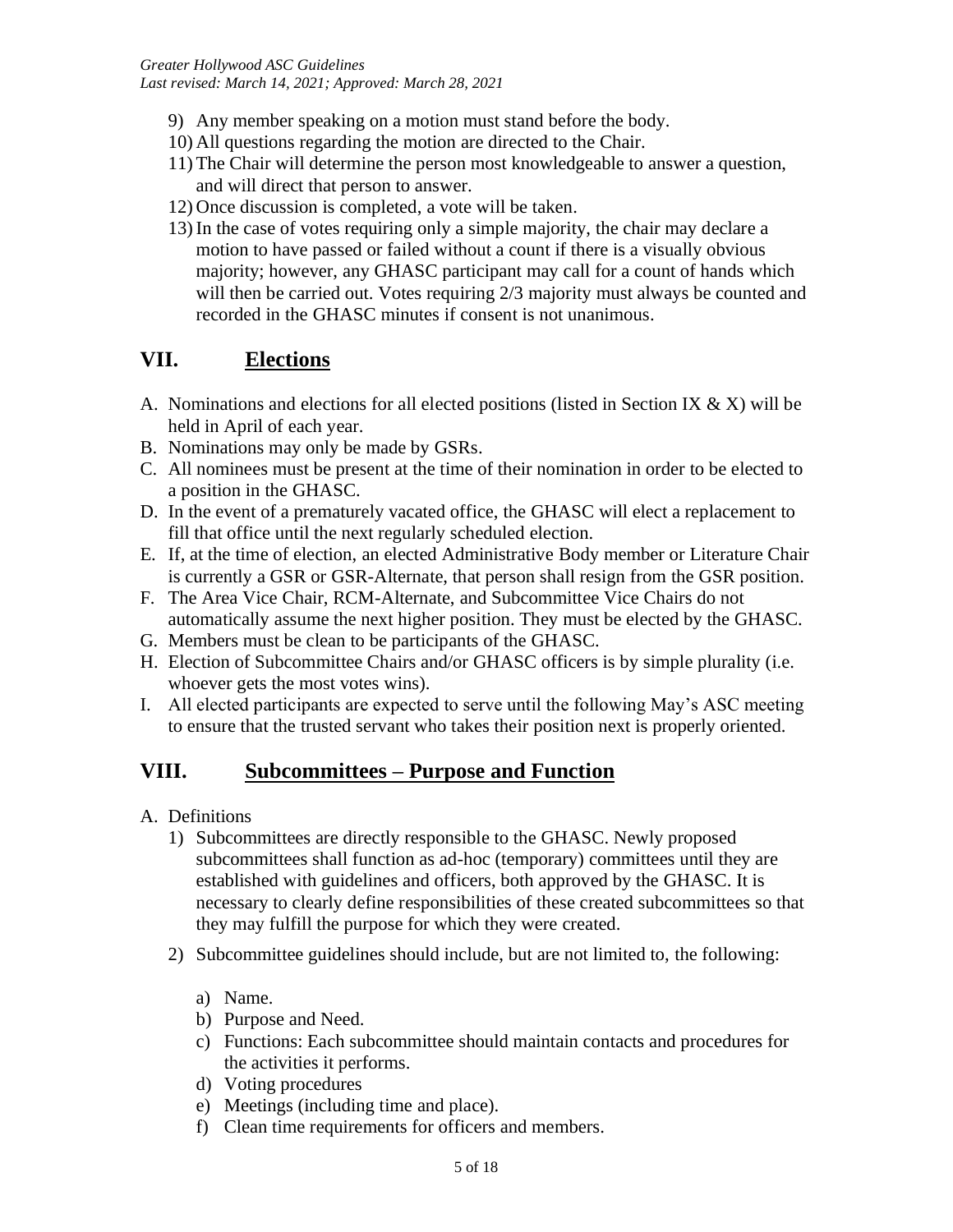- g) Procedures for financial accountability.
- h) Each subcommittee, to insure its purpose is being carried out, should have an established budget in written form.
- i) All statements, invoices and correspondence will be addressed to the GHASCNA Post Office Box. The current post office box address is "P.O. Box 931322, Los Angeles, California 90093-1322."
- B. Requirements:
	- 1) All Subcommittee Chairs shall attend all GHASC meetings. A Subcommittee Vice Chair may attend in the Chair's absence. The Subcommittee Chair is responsible for creating a working committee made up of members willing to serve.
	- 2) Every Subcommittee Chair shall attend the appropriate RSC meeting, or will arrange for another Subcommittee member to attend in his or her place.
	- 3) The GHASC shall approve and implement Subcommittee guidelines; said guidelines are to be drafted by subcommittee officers and active members utilizing the GHASC's suggested guidelines and shall be presented for approval at any GHASC meeting.
	- 4) Each Subcommittee shall perform an annual review of existing guidelines. Any revisions to its existing guidelines must be presented for approval at any GHASC meeting.
	- 5) In the event of conflict between the GHASC Guidelines and a particular Subcommittee's guidelines, the GHASC Guidelines shall supersede.
	- 6) Any subcommittee that does not have its own bank account will utilize the ASC's through the ASC Treasurer.
	- 7) Subcommittees are responsible for maintaining continuity and rotation of all subcommittee material in the GHASC storage unit. Each outgoing Subcommittee Chair is to do an annual inventory of its assets with the newly elected Subcommittee Chair, which said inventory shall be facilitated by the Area Vice Chair.

# **IX. Subcommittees - Definitions**

A. Subcommittees may include:

### **1) Hospitals and Institutions (H&I)**

- a) To coordinate the efforts of carrying the message of Narcotics Anonymous to addicts living in controlled environments.
- b) Subcommittee Chairperson to attend Regional H&I subcommittee each month; to attend monthly subcommittee meeting with area panel chairpersons.
- c) H&I's pre-approved budget for literature is \$300 per month.

### **2) Literature**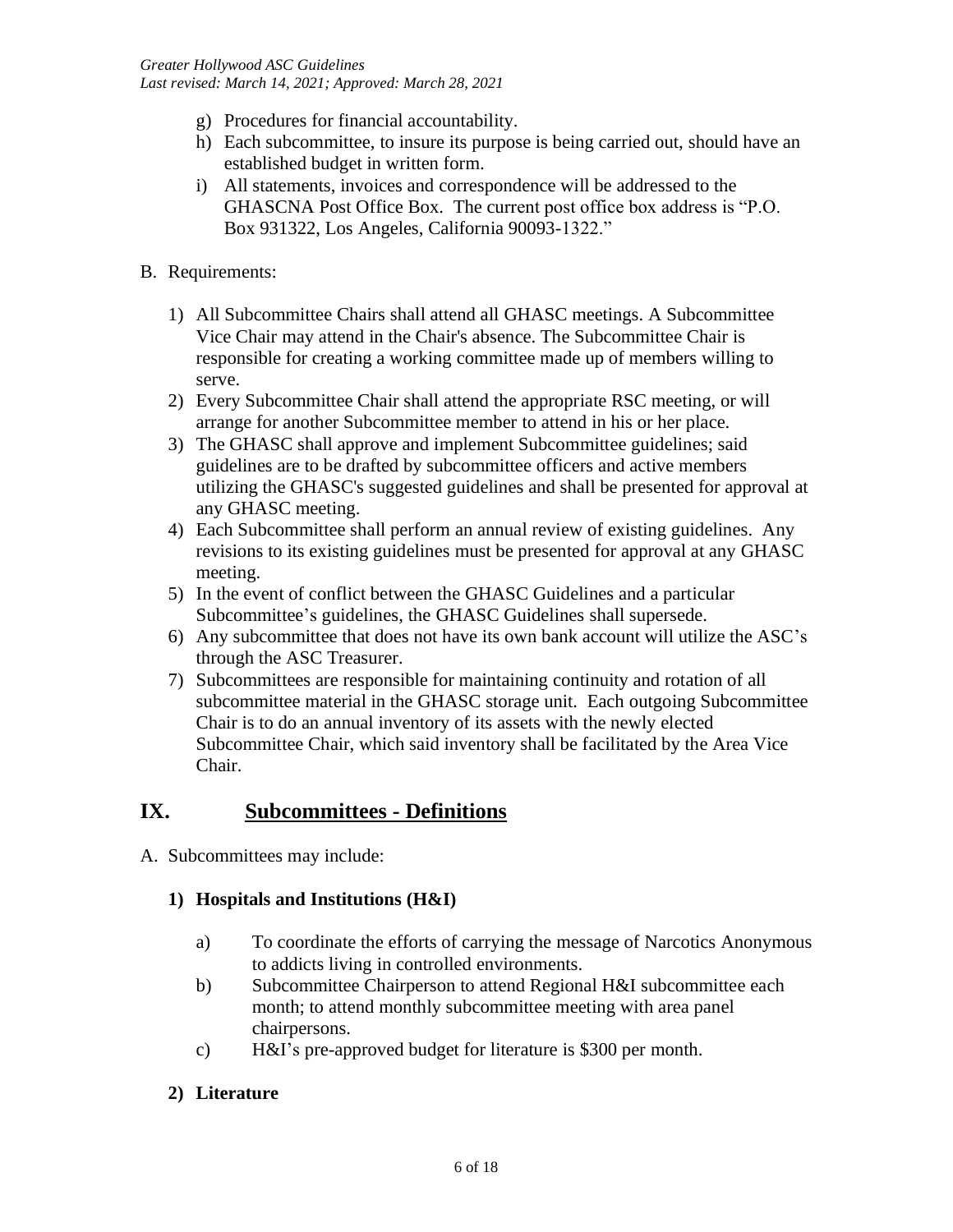- a) Committee handles all literature purchases and sales for groups within the GHANA.
- b) Literature has an established combination of inventory and cash on hand totaling \$3,000. Excesses are to be returned to the GHASC and shortages are to be compensated by the GHASC Treasurer.
- c) Exceptional losses due to circumstances other than normal operating expenses are to be compensated by a vote of the GHASC.

# **3) Activities**

- a) To organize activities (dances, picnics, etc.) for the GHANA fellowship.
- b) Activities representative attends regional activities meeting regularly.
- c) Activities' pre-approved budget is \$1,800. Any funds in excess of \$1,800 shall be given to the GHASC. The subcommittee is expected to replenish its own funds.
- d) Where any activity costs more than \$1,800 to produce, further approval and funds must be obtained by a vote of the Area.

# **4) Public Relations (PR)**

- a) Coordinate the efforts of carrying the NA message via public service announcements and public literature distribution to professionals in our community who have regular contact with addicts.
- b) PR Chair will attend Regional PR meeting regularly.
- c) Compile, print, and distribute a regularly updated area meeting directory.
- d) PR's pre-approved budget is \$250 per month.

# **5) Phonelines**

- a) Operate and maintain a 24-hour, 12-Step Area Narcotics Anonymous Phoneline/Hotline/Helpline in accordance with NA World guidelines and to coordinate all aspects of said phone line with GHASC activities and subcommittees.
- b) Pre-approved budget is \$200 per month.

# **6) Unity Day**

- a) To coordinate, organize, and carry out an annual event within the GHANA to foster unity within the fellowship.
- b) Unity Day has a pre-approved budget of \$7,000 for the event. Any funds in excess of \$7,000 will be given to the GHASC. Unity Day is expected to replenish its funds.

# **7) Merchandise**

- a) To design, manufacture, & sell GHANA merchandise.
- b) Merchandising budget is \$1000. If there is no functioning Merchandise committee, GHASC Treasurer will only hold \$250 for the committee and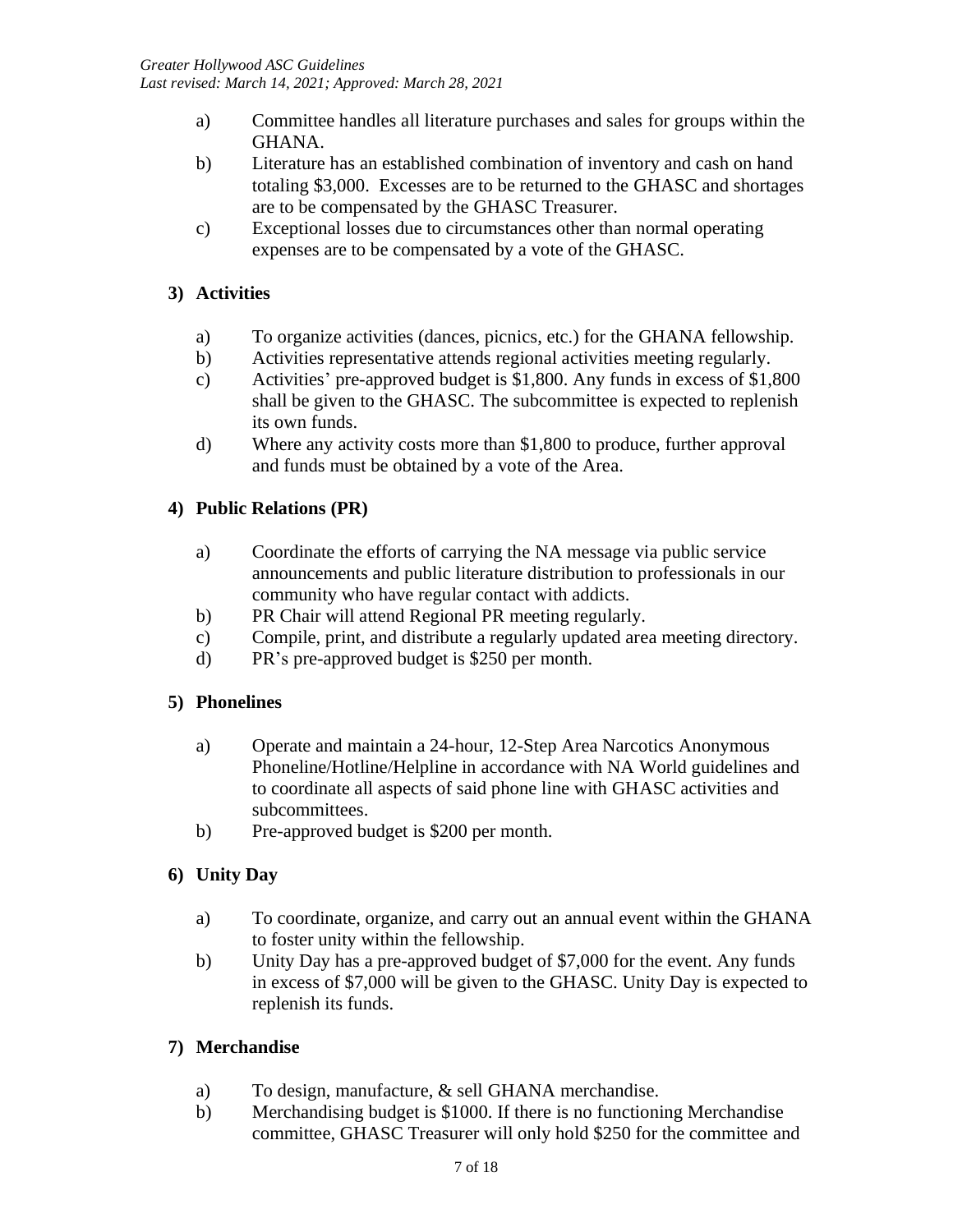the operational budget will be reinstated to \$1,000 once the committee reforms.

# **8) Policy**

- a) To resolve policy matters.
- b) To make recommendations to be voted on by the GHASC.

c) In order to fulfill these responsibilities, the Policy Subcommittee meets from time to time to: **(1)** carefully review the GHASC Guidelines, and **(2)** recommend updates and/or revisions to the GHASC Guidelines to address any policy concerns.

# **9) Website**

- a) Maintain a website with the following address: www.hollywoodna.org.
- b) Liaise with PI; ensure accurate display of GHANA meeting schedules.
- c) Liaise with Activities; ensure accurate display of GHANA activities.
- d) Liaise with Regional web coordinator; ensure accurate display of outbound links.
- e) Prudent reserve of \$200.

## **10) Newsletter**

- a) Create and distribute a newsletter containing information pertinent to the GHANA.
- b) Pre-approved budget is \$150 per month.

# **X. Elected Officers**

A. It is strongly suggested that all elected officers have:

- 1) The willingness to serve.
- 2) A working knowledge of the 12 Steps and 12 Traditions.
- 3) An active participation in the area they are to serve.
- 4) Either a working knowledge of the 12 Concepts of Service or the stated desire to gain such knowledge.
- 5) Required duties of the Administrative Body:
	- a) Responsible for correspondence, maintaining GHASC files and archives.
	- b) Conducts new GSR orientation one half hour prior to the ASC meeting.

# B. **Chair's Requirements and duties:**

- 1) At least two years of Service at the Area level within the last three years.
- 2) Four years clean time.
- 3) Ability to chair in a firm and understanding manner.
- 4) Plan an agenda for and preside over the monthly GHASC meeting.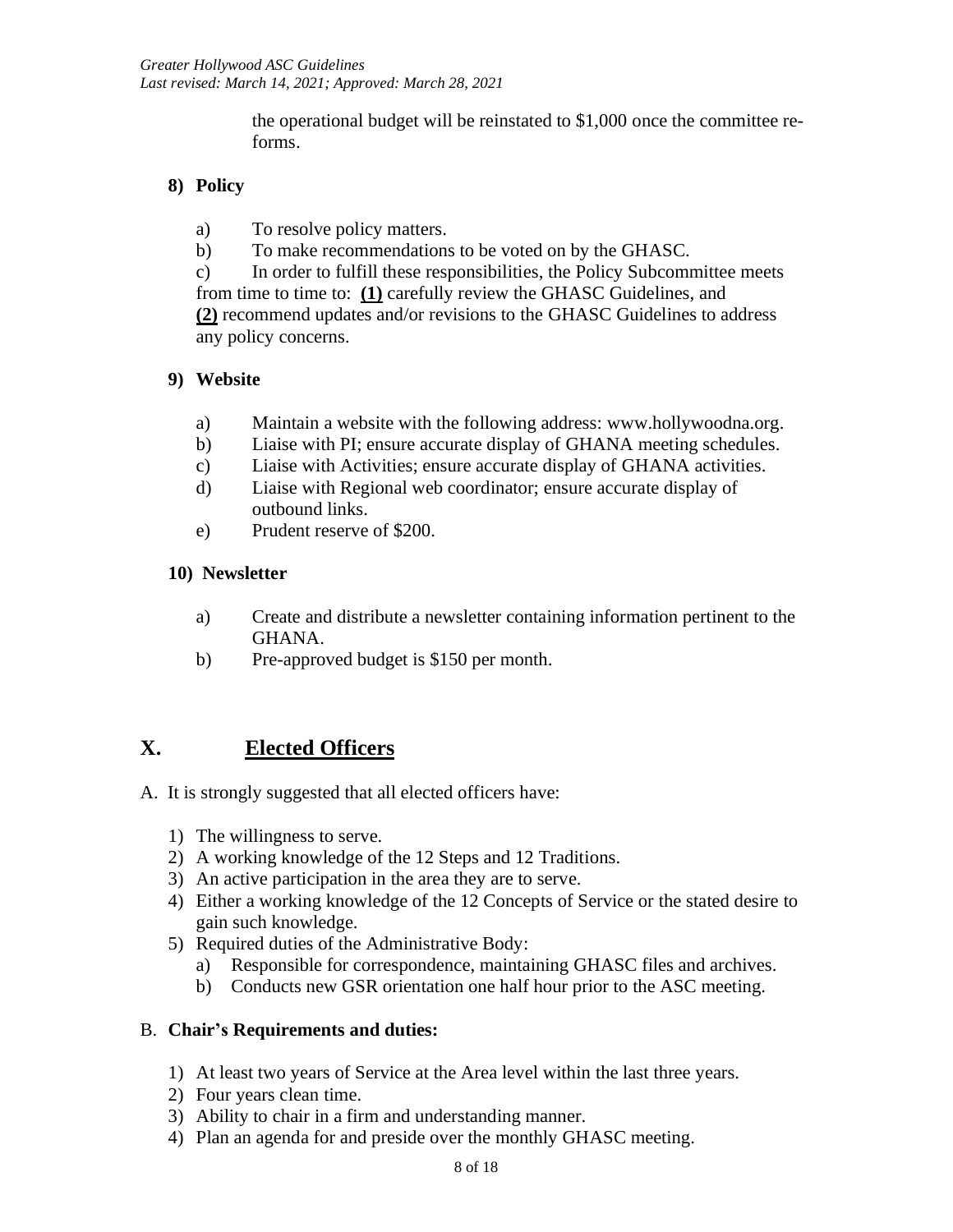- 5) Coordinate duties of the Administrative Body.
- 6) Co-signer on GHASC bank account.

#### C. **Vice Chair's Requirements and duties:**

- 1) Willingness to serve as Chair, if elected the following term.
- 2) Three years clean.
- 3) Perform Chair's duties in the Chair's absence.
- 4) Stay informed of subcommittee activities  $\&$  be available for to assist with any subcommittee problem.
- 5) Chair of policy committee.
- 6) Assume the duties of Treasurer in the event of the Treasurer's absence.
- 7) After an NA meeting has been absent for three consecutive GHASC meetings, the Vice Chair will be responsible to check the status of the meeting and report to the GHASC by the following meeting.
- 8) If a meeting is no longer occurring, inform appropriate Subcommittees immediately so changes to directory and website can be made.
- 9) Co-signer on GHASC bank account.
- 10) Provide accessibility to the GHASC storage unit and facilitate annual subcommittee inventories of their assets contained therein.

#### D. **Secretary's Requirements and duties:**

- 1) Two years clean.
- 2) Keep accurate minutes of each GHASC meeting, including all motions made and seconded, whether those motions passed or failed, and the names of the motion makers. Stay informed of all subcommittee activities and is available for any subcommittee problem.
- 3) Distribute copies of the agenda and minutes at each GHASC meeting.
- 4) Informs appropriate Subcommittee immediately so changes to directory and website can be made (when necessary).
- 5) Co-signer on GHASC bank account.
- 6) Submit the minutes to be archived on the website.

### E. **Treasurer's Requirements and duties:**

- 1) Five years clean.
- 2) Must have a steady source of income and maintain a personal bank account.
- 3) Have and know how to use spreadsheet software, and understand bank reconciliations in order to maintain the current Monthly Treasurer's Report (which cannot be changed without consent of a majority of the Administrative Body).
- 4) Ability and access to use online banking to manage the GHASC bank account.
- 5) Custodian of the GHASC bank account.
- 6) Co-signer on GHASC bank account.
- 7) Report contributions and expenditures at every regular GHASC meeting, as well as in an annual report at the end of the calendar year. As available, all funds over and above prudent reserve and operating budgets shall be contributed to SCRSC;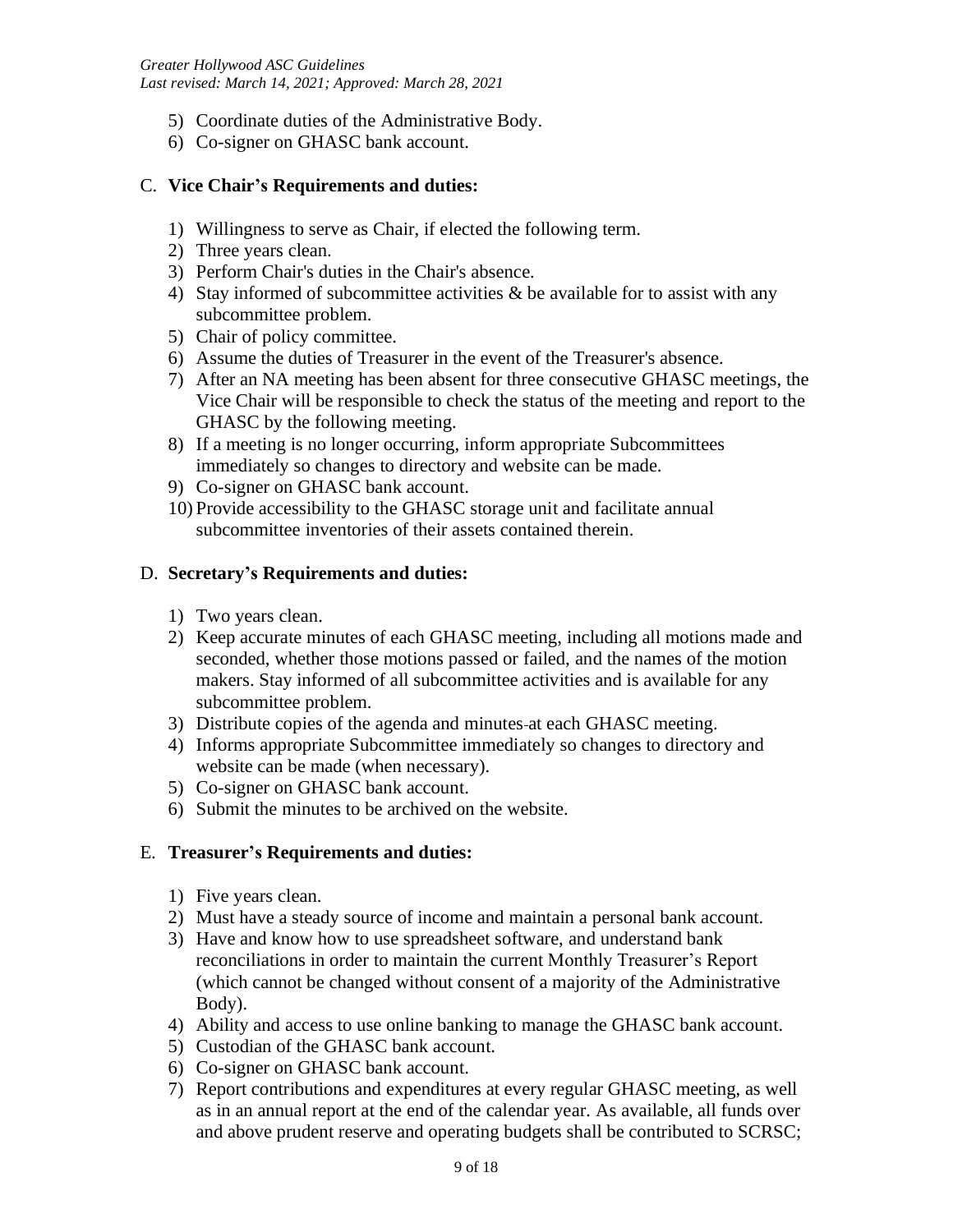however, this contribution may be apportioned between SCRSC and NA World Services through a motion requiring a 2/3 vote.

- 8) Maintain GHASC Prudent Reserve of \$1,200.00 and operating budgets for all subcommittees that do not have their own bank accounts.
- 9) In consultation with the Executive Body and Subcommittee chairs, prepares an annual budget and presents it to the December GHASC meeting.
- 10) Pay regular and customary monthly and annual expenses.
- 11) Pick up the mail at the GHASC Post Office box a minimum of once a month.

## F. **Vice-Treasurer's Requirements and duties:**

- 1) Must meet the same minimum requirements as Treasurer and have the ability to perform the same duties required of Treasurer.
- 2) Assists Treasurer in all duties as needed and delegated.
- 3) Willingness to serve as Treasurer, if elected the following term.
- 4) Co-signer on the GHASC bank account.

## G. **Regional Committee Member's Requirements and duties:**

- 1) Two years clean.
- 2) Speak for members and groups in the GHANA.
- 3) Liaison between the Greater Hollywood Area and the Southern California Region.
- 4) Attend all SCRSC meetings, taking part in any decisions which affect the Region, speaking as the voice of the GHASC conscience
- 5) One year's service as an RCM-Alternate.
- 6) Chairs yearly Conference Agenda Report workshop for the Area.

### H. **Regional Committee Member Alternate's (RCM-Alt.) Requirements and duties:**

- 1) One year clean.
- 2) Willingness to serve as RCM, if elected the following term.
- 3) Attends all SCRSC meetings.
- 4) Stands in for RCM if the RCM is absent or for any reason the RCM is unable to fulfill his/her term.
- 5) Assists the RCM in matters pertaining to Narcotics Anonymous.

# I. **Regional NAYC Representative's Requirements and duties:**

- 1) One year clean
- 2) An active interest in the issues confronting young people recovering in Southern California NA
- 3) The willingness and commitment to attend a monthly SCRNAYC meeting
- 4) The willingness and commitment to attend a monthly GHASC meeting

# J. **Regional LGBTQ Representative's Requirements and duties:**

1) One year clean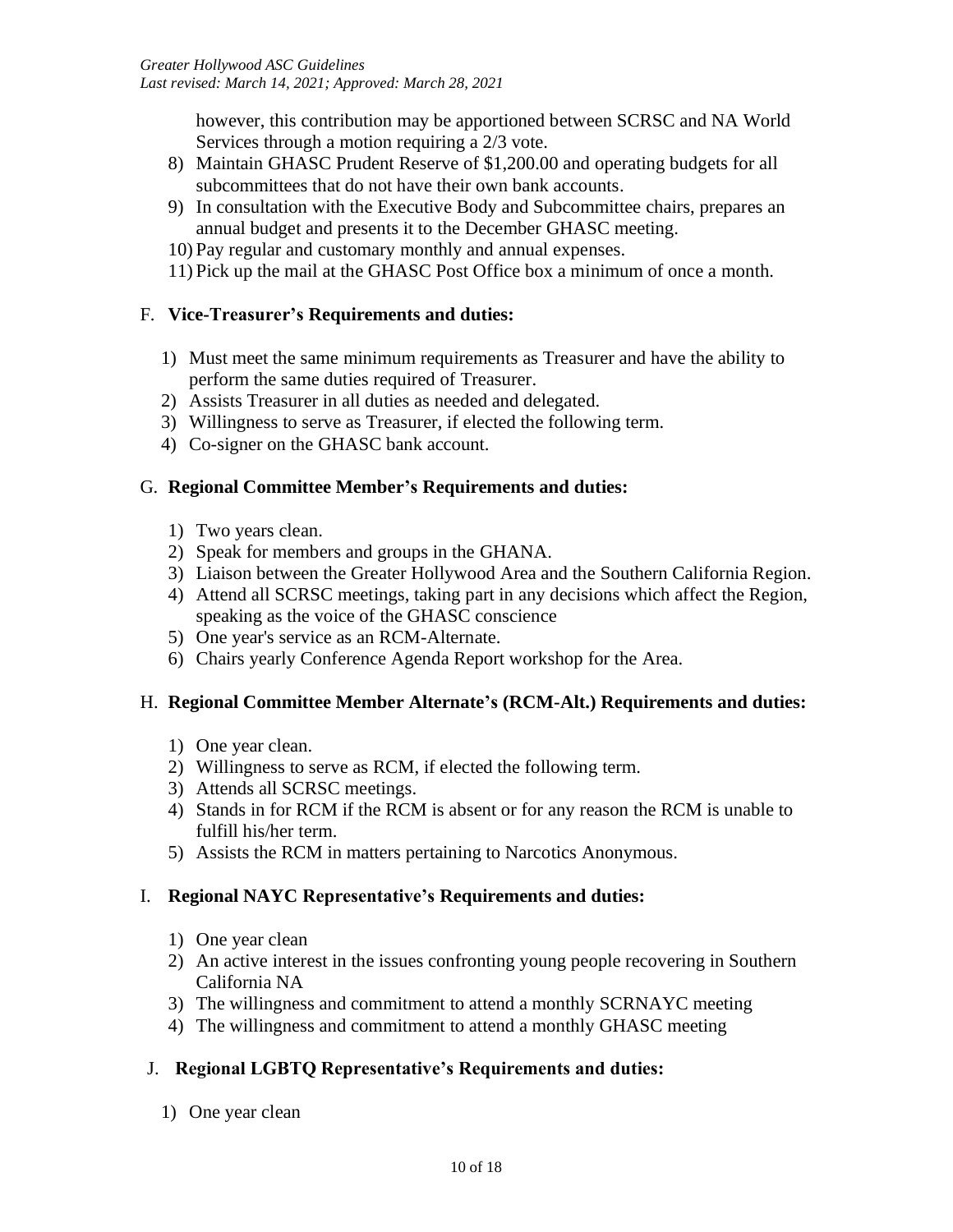- 2) An active interest in the issues confronting members of the LGBTQ community recovering in Southern California NA
- 3) The willingness and commitment to attend a monthly SCRLGBTQ meeting and report the committee's business back to GHASC
- 4) The willingness and commitment to attend a monthly GHASC meeting and represent GHASC at monthly SCRLGBTQ meetings

## K. **Regional Sponsorship Behind the Walls Representative's Requirements and duties:**

- **1)** One year clean
- **2)** Be responsible for all correspondence between GHASC to the Regional SBTW Committee, including Sponsor reports and letters.
- **3)** Shall maintain communication with all Sponsors from GHASC on a regular basis
- **4)** Shall pre-screen potential Sponsors as to their willingness to follow the Regional SBTW Guidelines and procedures.
- **5)** Shall provide SBTW Regional Committee Guidelines to GHASC and follow those Guidelines and procedures, in conjunction with GHASC Guidelines

# **XI. Finances**

- **A.** No personal checks will be accepted by the GHASC.
- **B.** With the exception of Unity Day, all revenues and/or funds collected at a GHASC function must be deposited/delivered after receipt within seven (7) business working days to the GHASC Treasurer. The GHASC Treasurer will keep a detailed record of each deposit as a permanent record. A separate deposit will be made for each event. If funds are not deposited, or cannot be deposited, within seven (7) business days, then the Area Chair and Area Vice-Chair must to be immediately notified by the GHASC Treasurer.
- **C.** Any funds collected at Unity Day in excess of the preapproved budget must be delivered within seven (7) business working days to the GHASC Treasurer.
- **D.** Any GHASC participant may demand a statement of finances from the Area Treasurer, or from any Subcommittee, at any time.
- **E.** If a statement of finances is not provided, or if the statement of finances suggests that GHASC funds have been misappropriated and/or grossly mismanaged, the following actions may be taken:
	- 1) The Administrative Body will inform the GHASC, at the soonest opportunity, of the allegation(s).
	- 2) Through consensus, and as recorded in writing by a member thereof, the Administrative Body may remove the name of the member in question from access to the GHASC bank account.
	- 3) The Administrative Body may initiate an internal investigation into the allegation(s) of financial misconduct.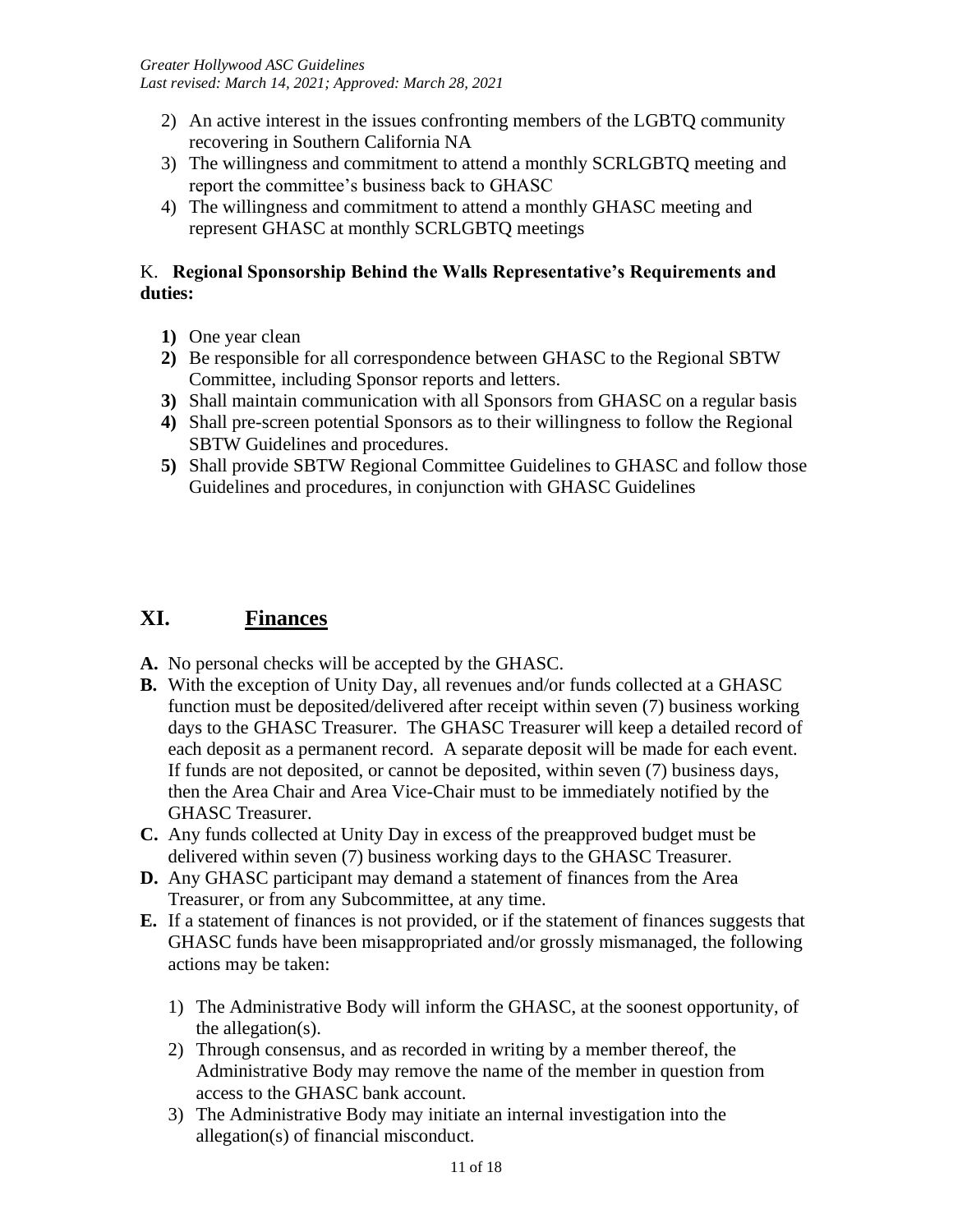- 4) The Administrative Body reserves the right to contact the local Police Department and may ask that they initiate an investigation into the allegation(s).
- 5) The Administrative Body will report any such activities to the RSC via the RCM.
- **F.** If the member in question is a GHASC member and/or a subcommittee member:
	- 1) The Administrative Body will inform the GHASC, at the soonest opportunity, of the allegation(s).
	- 2) The Administrative Body may direct the Area Treasurer to conduct an audit of the finances in question.
	- 3) The Administrative Body reserves the right to contact the local Police Department and may ask that they initiate an investigation into the allegation(s).
	- 4) The Administrative Body will report any and all such activities to the RSC via the RCM.
- **G**. All trusted servants performing money-handling services must have a minimum of 2 years clean.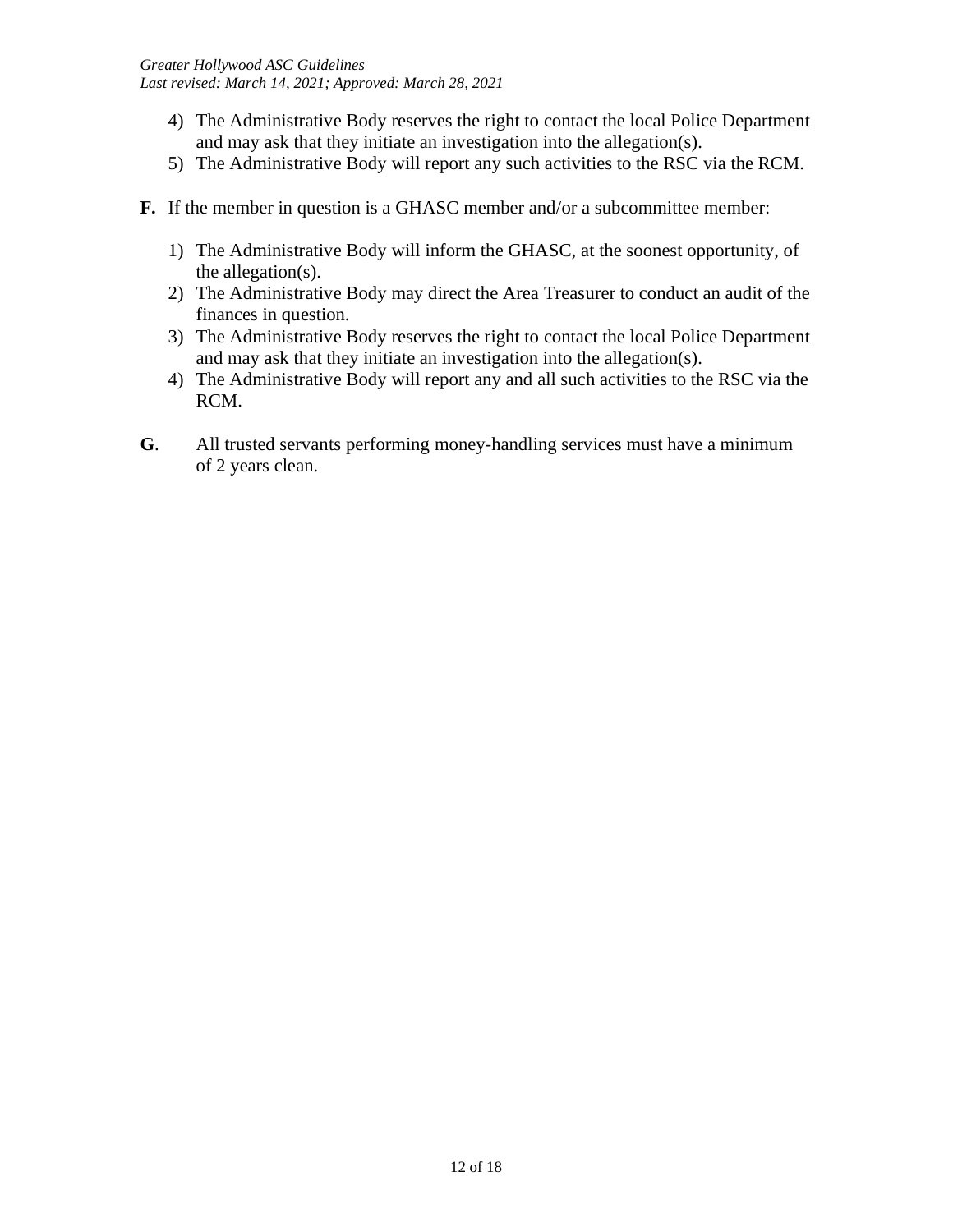#### **ADDENDUM: SAMPLE RULES OF ORDER**

from *A Guide to Local Services in Narcotics Anonymous*

On the following pages, you'll find a simple set of rules of order. They have been adapted from *Robert's Rules of Order, Newly Revised*, which in turn are based on the Rules of the US House of Representatives. These sample rules differ in some details from *Robert's Rules*; to cover such differences, your committee may wish to make a blanket decision to accept these rules as authoritative. In countries where *Robert's Rules of Order* are not in common use and where some other body of parliamentary rules is more commonly used by deliberative assemblies, service committees may want to consider adapting these rules so that they conform to those commonly in use in their own lands.

#### **DECORUM STATEMENT**

Meetings will be conducted according to these rules of order, adapted from *Robert's Rules of Order*. This time-honored system for conducting business is the clearest way yet devised for getting a maximum amount of business done in a minimum of time, regardless of the degree of disagreement among the participants.

These rules are meant to be used as tools to help us make orderly collective decisions in a cooperative, respectful way in the spirit of our Twelve Concepts; please do not use them as weapons against one another. We encourage all participants to become familiar with these rules of order and conduct themselves accordingly.

Once the meeting is under way, only one matter will be before the committee at any one time and no other discussion is in order. Please respect the chairperson's right to be in control of the process of this meeting so that you can have maximum benefit of its content.

#### **DEBATE, LIMITS**

Debate is the formal exchange of views on an idea. Unless otherwise specified, debate on both main motions and parliamentary motions is usually limited to two or three pros and two or three cons (speakers for and against the motion). Speakers addressing a motion in debate usually have two or three minutes in which to speak their minds.

#### **MOTIONS**

There are two basic types of motions. It is important to understand the difference between them. The two kinds of motions are *main motions* and *parliamentary motions*.

#### **MAIN MOTIONS**

A *motion* is a statement of an idea a committee member wants the committee to put into practice. After being recognized by the chairperson, the member says, "I move that suchand-such be done by (this committee, one of its subcommittees, or a particular individual) under these terms." The person making the motion then speaks briefly about why he or she feels the idea is important; this is called speaking to the intent of a motion. Because the exact wording of all motions must be recorded in the minutes, the maker of the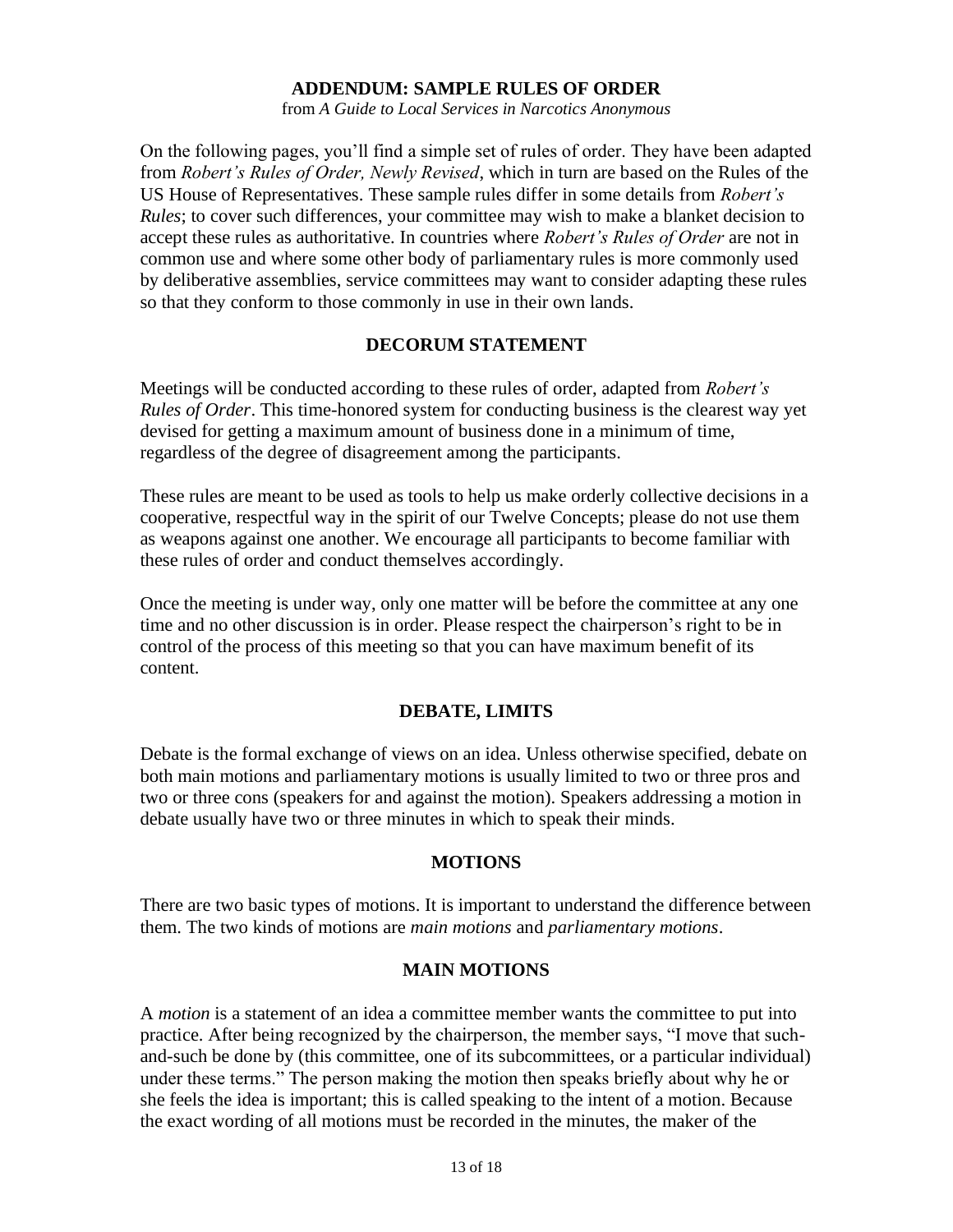motion should write it out whenever possible. This is especially important for long or complicated motions.

Every motion requires a *second*—the backing of another person who either wants the idea put into practice or simply wants to see further discussion of the idea take place. After one person makes a motion, the chairperson will ask whether the motion has a second. The seconder simply raises a hand and, when recognized by the chair, says, "I second that." If nobody seconds a motion, the chair will say, "The motion dies for lack of a second." This means that the idea will not be discussed any further because there is not enough interest in it. The committee then moves on to other business.

Once a motion has been made, the chairperson may rule it *out of order*. A motion may be ruled out of order for any one of a number of reasons: the motion goes against the committee's standing policy, clearly contradicts one of the Twelve Traditions or Twelve Concepts for NA Service, or is inappropriate at the particular point in the meeting at which it is made. *Robert's Rules of Order* can be consulted for more specific examples of motions, which are out of order at any given time.

Any member of the committee who wishes to challenge a ruling made by the chairperson may *appeal* that ruling, as described below. If no appeal is made, or if the decision of the chair is upheld, the committee moves on to other business.

### **PARLIAMENTARY MOTIONS**

*Parliamentary motions* can be best understood as "sub-motions" made during debate on a main motion that affect that motion in some way. There are many more of these than space and practicality permit us to include here, but a few that seem to be the most practical are discussed below.

#### **1. Motion to AMEND. SIMPLE majority required. Is DEBATABLE.**

This is perhaps the most commonly used parliamentary motion. During debate on a motion, if a member feels that the motion would benefit from a change in its language, that member can say, *"I move to amend the motion..."* and suggest specific language changes in the motion. Ordinarily, an amendment must be moved and seconded before it can be debated. When debate on the amendment is exhausted, the body votes on the amendment. Then, debate resumes on the merits of the main motion (as amended, if the amendment has carried). When debate is exhausted on the merits of the main motion itself, a vote is taken and the body moves on to the next item of business.

If an amendment is offered and the persons making and seconding the original motion accept it, no second is required, no debate is called for, and no vote need be taken on the amendment; debate proceeds as if the main motion had been formally amended. This is called making a *friendly amendment*.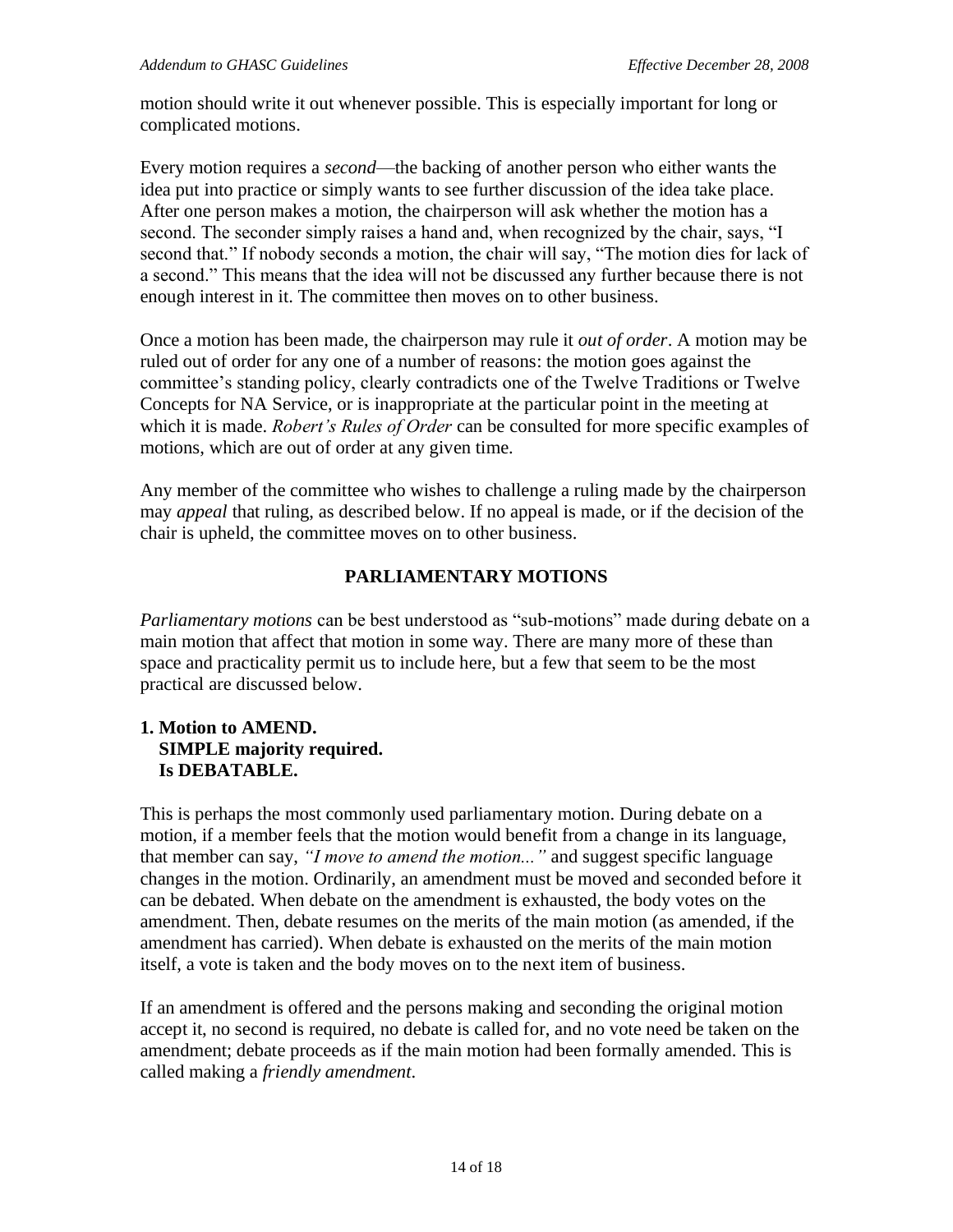### **2. Motion to call the PREVIOUS QUESTION. TWO-THIRDS majority required. Is NOT DEBATABLE.**

For our purposes, this may be the most important parliamentary motion. Use it often. This motion is made by a member saying, *"I call for the question,"* or *"I move the previous question."* It is another way of saying, "I move that debate stop right now and that we vote immediately." This is one of many motions that can be used to prevent needless, lengthy debate once an issue is clearly understood. This motion is in order after any speaker is finished. You need not be called on. The chair must recognize you when you make this motion, and a vote must be taken with no debate. If two-thirds of the body feels that no more debate is necessary, then it is time to vote and move on.

One point worth making about this motion is that you must be careful not to squelch debate before an issue has been thoroughly aired. Be sure to vote "no" to this motion if you are still confused about the issue at hand or are unsure of how to vote. By allowing debate to continue, we avoid half-baked decisions about half-understood questions. On the other hand, the liberal use of this motion makes it unnecessary for the chair to be heavy-handed in stopping discussion, because the chair knows you will stop it soon enough.

## **3. Motion to TABLE. SIMPLE majority required. Is NOT DEBATABLE.**

One way of disposing of a motion that is not ready for a vote is to table it. This is done by saying, *"I move we table this motion until such-and-such a date/meeting."* This motion is not debatable; if it is made and seconded, it is voted on immediately. If it fails, debate continues on the motion itself. If it passes, the committee moves on to its next item of business. The tabled motion will be included in the committee agenda on the date specified.

## **4. Motion to REMOVE FROM THE TABLE. SIMPLE majority required. Is NOT DEBATABLE.**

A motion that has been tabled can be taken up before the time originally set in the motion to table. This is done by saying, "I move to remove from the table the motion to suchand-such." If this motion passes, the motion that had been tabled becomes the main motion and debate on it begins again. If the motion to remove from the table fails, the body moves on to the next item of business.

#### **5. Motion to REFER. SIMPLE majority required. Is DEBATABLE.**

Sometimes the committee does not have enough information to make an immediate decision on a main motion. Such motions can be removed from debate and sent to either a standing subcommittee or an ad hoc committee for further study. This can be done by a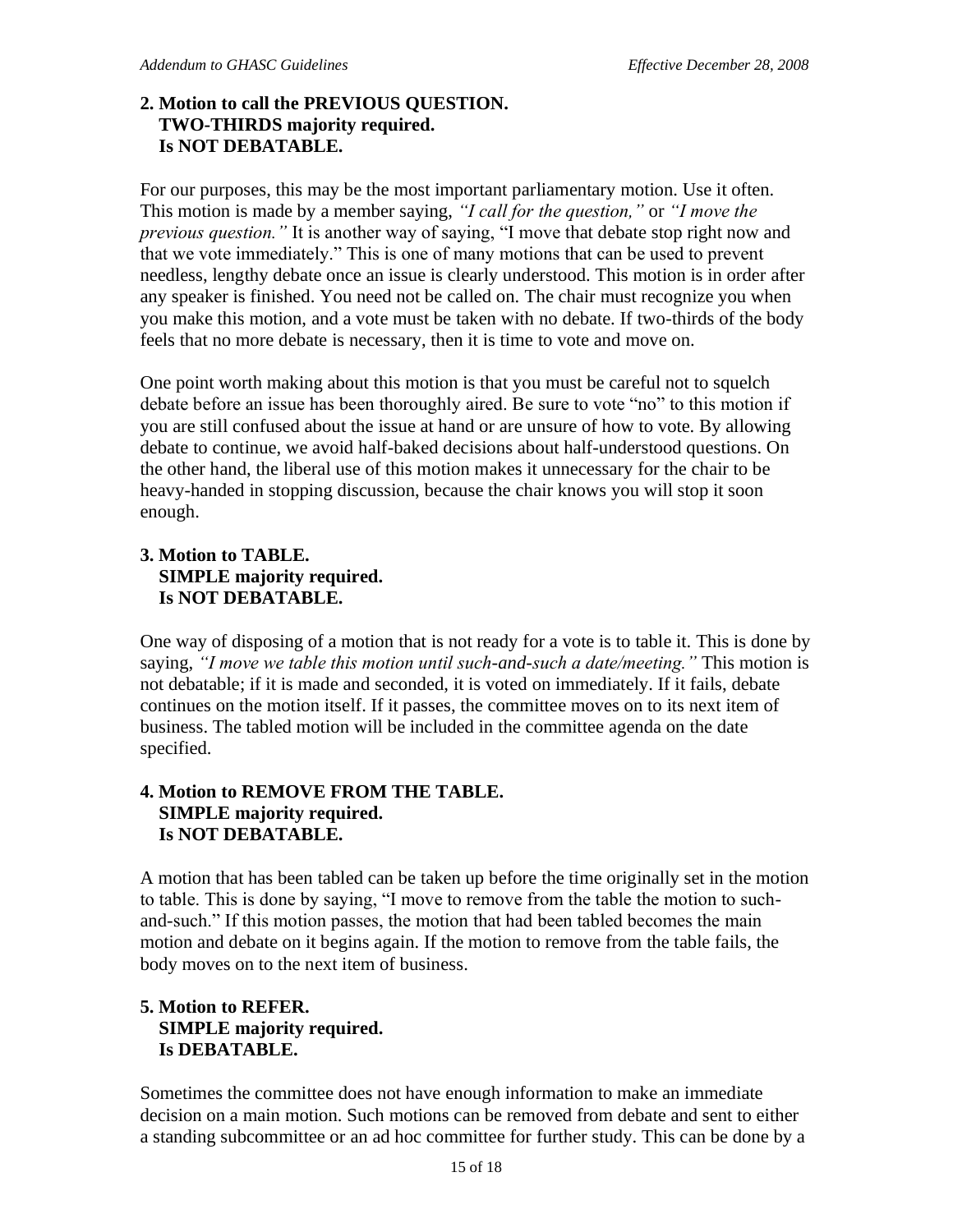member saying, *"I move to refer the motion to the such-and-such subcommittee."* If the motion to refer is seconded, the body may debate it before voting. If the motion to refer passes, the committee moves on to its next item of business. If the motion to refer does not pass, the committee either continues debating the main motion or votes on it.

The subcommittee to which a motion is referred will take it up at its next meeting. The subcommittee will report back on what it has come up with at the next meeting of the full committee.

#### **6. Motions to RECONSIDER or RESCIND. MAJORITY required varies. Is DEBATABLE.**

Sometimes a member feels that a motion the committee has passed will prove harmful. That member can move to either reconsider (reopen for debate and voting) or rescind (void the effect of) the original motion.

There are a few conditions on motions to reconsider or rescind:

- The motion must have been passed in either the last or the current meeting.
- The member making the motion must have information on the issue that was not available in the original debate on the motion.
- The member must have been with the winning side in the original vote.

These limits are placed to protect the committee from having to reconsider again and again the motions it passes while still allowing it to examine potentially harmful situations it has created inadvertently. If any of these requirements are not met, the chairperson will declare the motion out of order.

The motion to reconsider requires a simple majority.

The motion to rescind requires a simple majority, provided that committee members were informed prior to the meeting that such a motion would be made. If prior notice is not given, the motion to rescind requires a two-thirds majority.

#### **7. Request to WITHDRAW A MOTION. UNANIMOUS CONSENT required. Is NOT DEBATABLE.**

Once a motion is made and the debate begins, the maker of the motion may ask to withdraw it. The chair asks if there are any objections. If there is even one objection, the motion stays on the floor and debate resumes. If there are no objections, the motion is withdrawn and the body moves on.

8. Offering a SUBSTITUTE MOTION. SIMPLE majority required. Is DEBATABLE.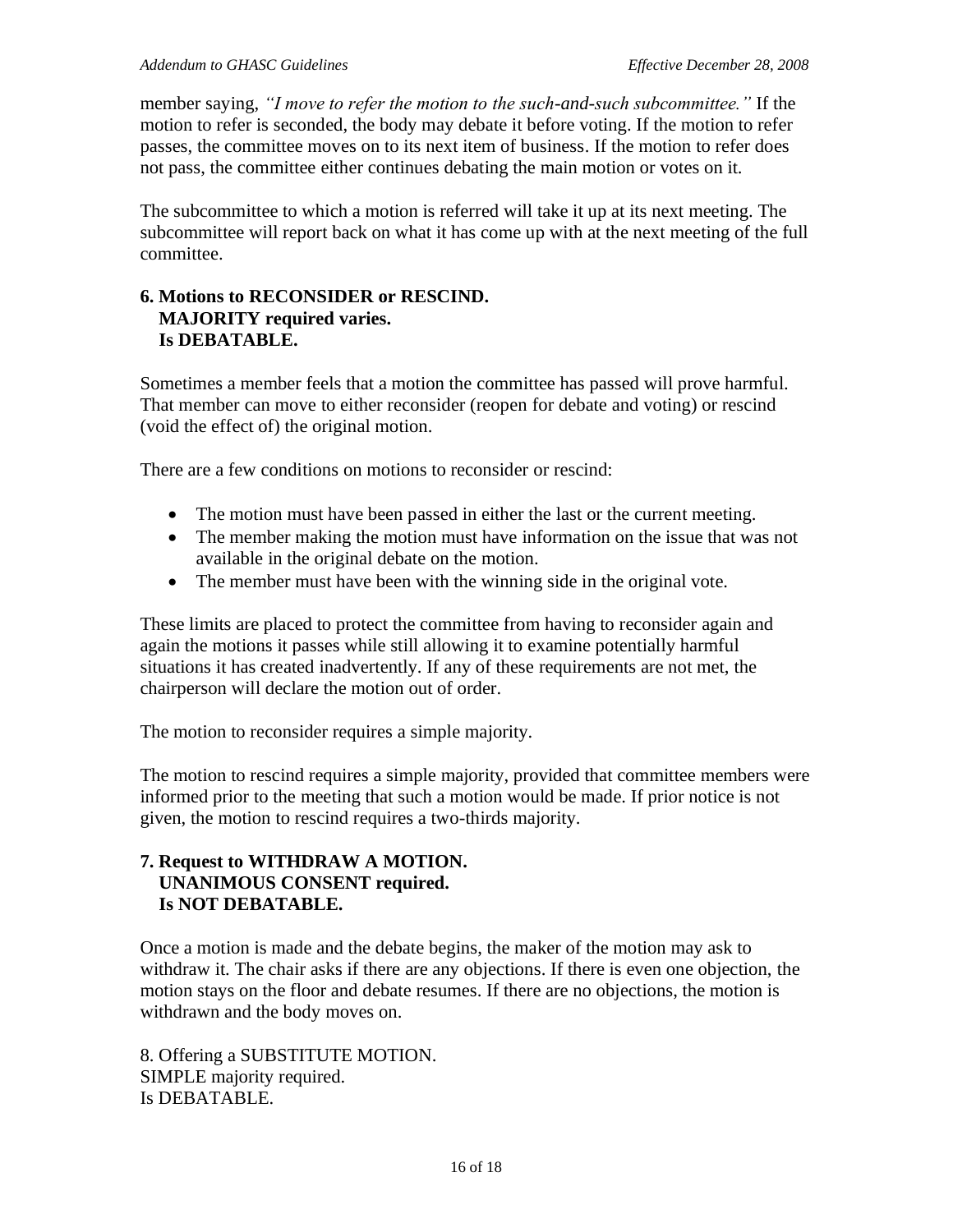A *substitute motion* is the same thing as an amendment to a main motion. The only difference is that it is offered to entirely replace the original idea, instead of merely revising a portion of it. It is handled in the same way an amendment is handled.

#### **9. Motion to ADJOURN. SIMPLE majority required. Is NOT DEBATABLE.**

Any voting member may move to adjourn at any time. This motion is always in order, is not debatable, and requires a simple majority to pass. Obviously frivolous motions to adjourn may be ruled out of order. After all business is finished, the chair may declare the meeting adjourned without a motion.

#### **OTHER PROCEDURES**

In addition to parliamentary motions, there are other ways in which members may alter or clarify the proceedings. Here are a few of the most common.

#### **Order of the day**

If a committee member feels that business is going too far astray from the original agenda, that member can help get things back on track. The member says, *"I call for the order of the day."* This means, "I move that the chair bring us back on track and conduct the meeting according to procedure, adhering to the agenda." This does not require a second, is not debatable, and does not even require a vote—the chairperson is obligated to enforce the request unless two-thirds of the body tell the chair otherwise.

#### **Point of information**

If a committee member needs certain information before making a decision about a motion at hand, that member can say at any time to the chairperson, *"Point of information."* This means, "I have a question to ask," *not* "I have information to offer." One does not need a second to raise a point of information; it is neither debatable nor to be voted upon. The person raising the point of information may ask the question of either the chairperson or another member of the body.

#### **Point of order**

If it appears to a committee member that something is happening in violation of the rules of order, and if the chairperson has not yet done anything about it, the member can ask the chairperson for clarification of the rules at any time. The member may simply say out loud, *"Point of order.*" The chairperson then says, "What is your point of order?" The member then states the question and asks the chairperson for clarification. If the chair agrees that the rules are not being followed, the chair says "Your point is well taken" and restates the appropriate rule. If the chair does not agree, the chair says, "Overruled." This decision, as all others, can be appealed.